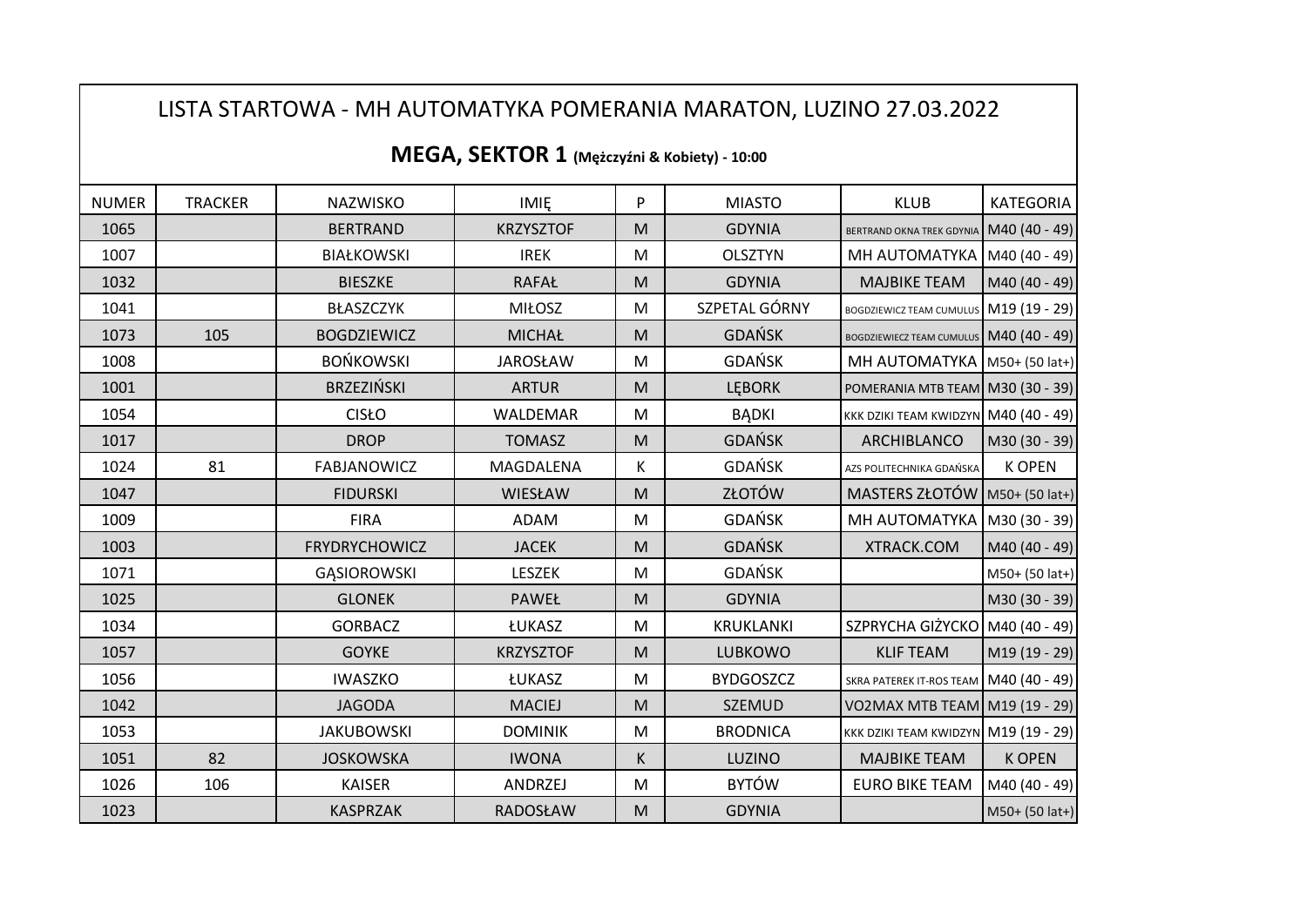| 1074 | 83  | <b>KOŁATKA</b>    | <b>ANNA</b>      | K                                                                                                          | <b>IŁAWA</b>       | KKK DZIKI TEAM KWIDZYN                    | <b>K OPEN</b>  |
|------|-----|-------------------|------------------|------------------------------------------------------------------------------------------------------------|--------------------|-------------------------------------------|----------------|
| 1028 |     | <b>KOŁODZIK</b>   | <b>GRZEGORZ</b>  | M                                                                                                          | ŻARNOWIEC          | SISU-OWB ROWERTOUR.COM M19 (19 - 29)      |                |
| 1038 | 102 | <b>KOWALSKI</b>   | <b>ADAM</b>      | M                                                                                                          | SOPOT              | KOWAL MENTORING M19 (19 - 29)             |                |
| 1049 |     | <b>KRUSZEWSKI</b> | <b>ARTUR</b>     | $\mathsf{M}% _{T}=\mathsf{M}_{T}\!\left( a,b\right) ,\ \mathsf{M}_{T}=\mathsf{M}_{T}\!\left( a,b\right) ,$ | <b>MORĄG</b>       |                                           | M19 (19 - 29)  |
| 1027 |     | <b>KRZYWY</b>     | <b>KRZYSZTOF</b> | M                                                                                                          | <b>GDAŃSK</b>      | <b>CYCLING PLANET</b>                     | M40 (40 - 49)  |
| 1014 |     | <b>KULESZA</b>    | <b>JACEK</b>     | M                                                                                                          | <b>GDYNIA</b>      | <b>AUTO KULESZA</b>                       | M50+ (50 lat+) |
| 1019 | 84  | <b>KULLING</b>    | <b>MONIKA</b>    | K                                                                                                          | GNIEŻDŻEWO         |                                           | <b>K OPEN</b>  |
| 1015 |     | LEWANDOWSKI       | PAWEŁ            | M                                                                                                          | <b>GDYNIA</b>      | <b>BOGDZIEWICZ TEAM CUMULUS</b>           | M40 (40 - 49)  |
| 1018 |     | ŁUKASIK           | <b>ARTUR</b>     | M                                                                                                          | <b>GDYNIA</b>      |                                           | M50+ (50 lat+) |
| 1005 | 85  | MALIKOWSKA        | <b>IZABELA</b>   | K                                                                                                          | <b>LEBORK</b>      | POMERANIA MTB TEAM                        | <b>K OPEN</b>  |
| 1037 |     | <b>MANTYCKI</b>   | PAWEŁ            | M                                                                                                          | <b>BYDGOSZCZ</b>   | SKRA PATEREK IT-ROS TEAM BIKEBOYS         | M40 (40 - 49)  |
| 1016 |     | <b>MEJKA</b>      | <b>MICHAŁ</b>    | M                                                                                                          | <b>TRĄBKI MAŁE</b> |                                           | M40 (40 - 49)  |
| 1039 | 86  | MIKULSKA          | MAŁGORZATA       | K                                                                                                          | <b>NIEMCZ</b>      | N-BIKE ACADEMY                            | <b>K OPEN</b>  |
| 1043 |     | <b>MUCHA</b>      | <b>DAWID</b>     | M                                                                                                          | SOMONINO           |                                           | M40 (40 - 49)  |
| 1020 |     | <b>NISKI</b>      | PAWEŁ            | M                                                                                                          | <b>GDAŃSK</b>      | BOGDZIEWICZ TEAM CUMULUS   M30 (30 - 39)  |                |
| 1069 | 87  | <b>OSIŃSKA</b>    | <b>ADRIANNA</b>  | K                                                                                                          | <b>STARY TARG</b>  | <b>WYSEPKA TEAM</b>                       | <b>K OPEN</b>  |
| 1066 | 103 | <b>OSTAJEWSKI</b> | <b>GUSTAW</b>    | M                                                                                                          | <b>KAPINO</b>      | <b>KLIF TEAM</b>                          | M19 (19 - 29)  |
| 1031 |     | <b>OXLEY</b>      | <b>ANDREW</b>    | M                                                                                                          | <b>GDYNIA</b>      | <b>BIALE CZASZKI</b>                      | M40 (40 - 49)  |
| 1029 |     | <b>PANEK</b>      | <b>PIOTR</b>     | M                                                                                                          | <b>GDANSK</b>      | PAN-BIKE                                  | M40 (40 - 49)  |
| 1048 |     | PASZKUDZKI        | <b>KRZYSZTOF</b> | M                                                                                                          | <b>GDAŃSK</b>      | <b>KRISART</b>                            | M40 (40 - 49)  |
| 1013 |     | PIEKARSKI         | PAWEŁ            | ${\sf M}$                                                                                                  | <b>GDYNIA</b>      | <b>BST</b>                                | M19 (19 - 29)  |
| 1058 |     | <b>PIOTROWSKI</b> | <b>KRZYSZTOF</b> | M                                                                                                          | <b>DZIAŁDOWO</b>   | BIKE SPORT DZIAŁDOWO/TWISTER TEAM         | M50+ (50 lat+) |
| 1070 | 104 | <b>POLUS</b>      | <b>PIOTR</b>     | M                                                                                                          | <b>BYDGOSZCZ</b>   | WYSEPKA TEAM                              | M30 (30 - 39)  |
| 1064 | 90  | <b>PRZEKOP</b>    | <b>MICHAŁ</b>    | M                                                                                                          | 3CITY              | BERTRAND OKNA TREK GDYNIA M19 (19 - 29)   |                |
| 1050 |     | PRZYBYLSKI        | <b>DAWID</b>     | M                                                                                                          | <b>SZCZYTNO</b>    | KKK DZIKI TEAM KWIDZYN M19 (19 - 29)      |                |
| 1062 |     | <b>PRZYBYTEK</b>  | <b>MICHAŁ</b>    | M                                                                                                          | <b>GDYNIA</b>      | BERTRAND OKNA TREK GDYNIA   M30 (30 - 39) |                |
| 1035 |     | <b>RADNY</b>      | <b>DAREK</b>     | M                                                                                                          | GOWINO             | SISU-OWB ROWERTOUR. COM   M40 (40 - 49)   |                |
| 1061 |     | <b>REPINSKI</b>   | <b>TOMASZ</b>    | M                                                                                                          | <b>GDYNIA</b>      | BERTRAND OKNA TREK GDYNIA   M30 (30 - 39) |                |